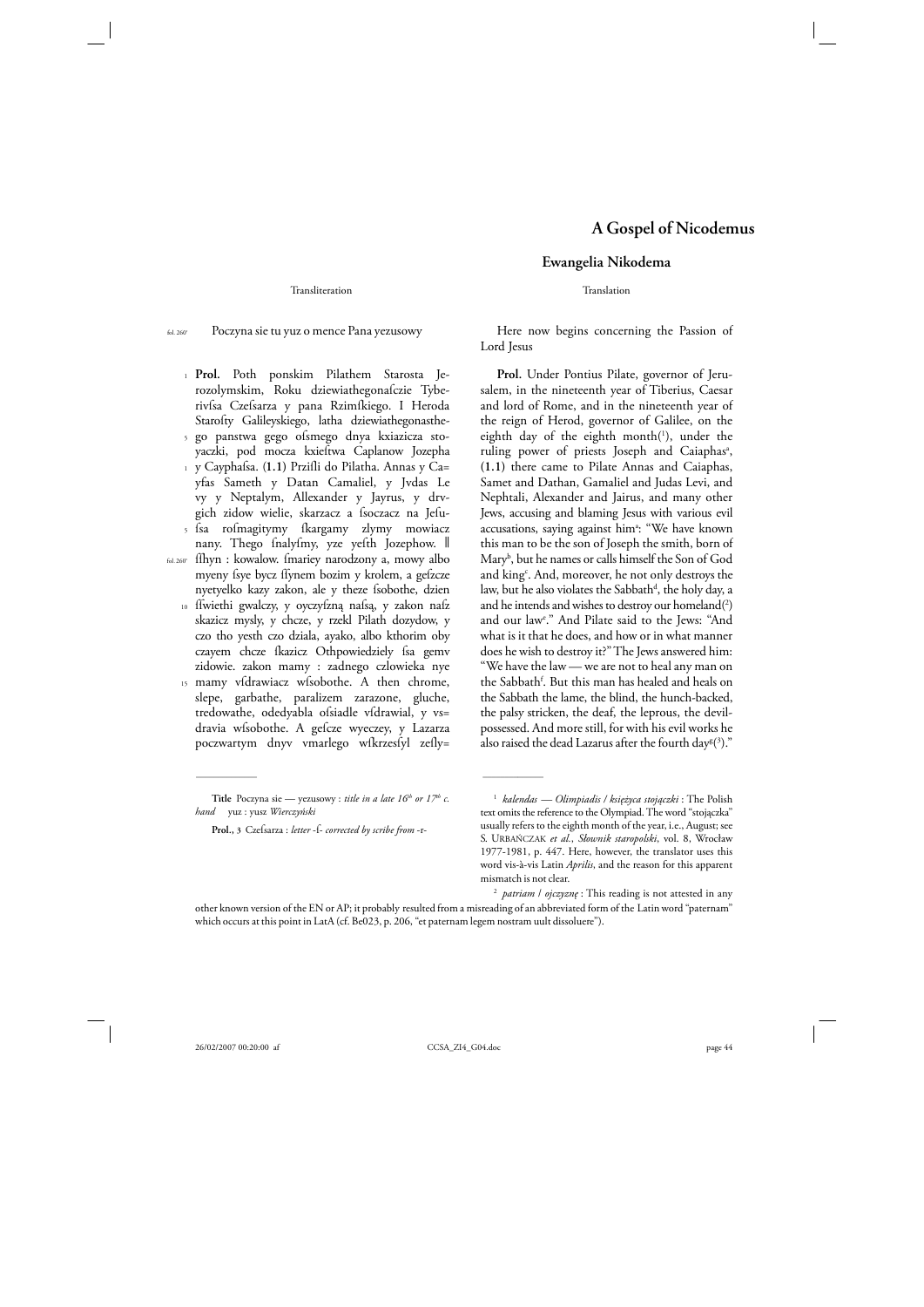# **Preserved in Poland**

Transcription

Poczyna sie tu już o męce Pana Jezusowy

**Prol.** Pod ponskim Piłatem, starostą jerozolimskim, roku dziewiątegonaście Tyberyjusza, cesarza i pana rzymskiego, i Heroda, starosty galilejskiego, lata dziewiątegonastego państwa jego, osmego dnia księżyca stojączki(<sup>1</sup>), pod mocą księstwa kapłanow Jozefa i Kajifasza<sup>a</sup>, **(1.1)** przyszli do Piłata Annasz i Kajifasz, Samet i Datan, Kamalijel i Judasz Lewi, i Neptalim, Aleksander i Jajirus, i drugich Żydow wiele, skarżąc a socząc na Jezusa rozmajitymi skargami złymi, mowiąc nań<sup>a</sup>: "Tego znalismy, iże jest Jozefow || syn kowalow, z Maryjej narodzony<sup>b</sup>, a mowi albo mieni sie być Synem Bożym i krolem<sup>c</sup>. A jeszcze nie telko kazi zakon, ale i teże sobotę, dzień święty gwałci<sup>d</sup> i ojczyznę(<sup>2</sup>) naszę, i zakon nasz skazić myśli i chcee ". I rzekł Piłat do Żydow: "I co to jest, co działa, a jako albo ktorym obyczajem chce skazić?" Odpowiedzieli są jemu Żydowie: "Zakon mamy – żadnego człowieka nie mamy uzdrawiać w sobotę<sup>f</sup>. A ten chrome, ślepe, garbate, paraliżem zarażone, głuche, trędowate, ode dyjabła osiadłe uzdrawiał i uzdrawia w sobotę. A jeszcze więcej, i Łazarza, po czwartym dniu, umarłego wskrzesił<sup>g</sup> ze złymi uczynki(<sup>3</sup>)".

\_\_\_\_\_\_\_\_\_\_\_\_\_\_ \_\_\_\_\_\_\_\_\_\_\_\_\_\_

**Evangelium Nicodemi from Biblioteka Jagiellońska MS 1509** 

Prol. Sub Poncio Pylato preside Ierosolimo- fol. 89<sup>r</sup> rum, anno nono decimo imperij Tyberij cesaris, imperatoris Romanorum, et Herodis imperatoris Galillee, anno nono decimo principatus eius, octauo kalendas Aprilis, in anno quarto ducen-5 tissimo Olimpiadis<sup>(1</sup>), sub principatum sacerdotum Iosephi et Cayphe<sup>a</sup>, (1.1) venerunt ad Pylatum 1 Annas et Cayphas, Summet et Datan, Gamaliel et Iudas, Leui et Neptalim, Allexander et Iabirus et reliqui Iudeorum multi, accusantes Ihesum multis accusacionibus malis et dicentes<sup>a</sup>: "Istum nouimus 5 filium Ioseph fabri de Maria natum<sup>b</sup> et dicit se filium Dei et regem<sup>c</sup>. Et non solum soluit legem sed eciam Sabatum violat<sup>d</sup> et patriam(<sup>2</sup>) nostram et legem dissoluere querit<sup>e</sup>." Dicit Pylatus ad Iudeos: "Que sunt que agit et quomodo wlt dissoluere?" 10 Responderunt Iudei: "Legem habemus nullum curare in Sabbato<sup>f</sup>. Iste autem claudos et curuos et cecos et paraliticos, surdos et leprosos et demoniacos curauit in Sabbato. Et quod maius est, Lasarum post quartum diem resuscitauit<sup>s</sup> cum malis actibus(<sup>3</sup>)." 15

**Prol., a.** Cf. Lk 3,1-2

**Prol., 5** ducentissimo : *for* ducentesimo

 $\mathcal{L}=\mathcal{L}$ 

<sup>3</sup> *Et quod maius* – *actibus* / *A jeszcze więcej* – *uczynki* : The raising of Lazarus is not mentioned at this point either in Greek or in Eastern versions of the AP; in the Latin tradition, he is mentioned here only in the Praha group (cf. Pr299, fol. 1<sup>v</sup>), whose wording here is almost identical to Kr127. All versions mention Lazarus in ch. 6.4.

**<sup>1.1,</sup> a.** cf. Mt 27,1; Mk 15,3; Lk 23,2 **b.** cf. Mt 13,55; Jn 6,42 **c.** cf. Mt 27,43; Lk 23,2 **d.** cf. Jn 5, 18; 9,16 **e.** cf. Mt 5,17 **f.** cf. Mt 12,9-13; Lk 13,14; 14,3; Jn 5,16 g**.** cf. Jn 11,43-44

**<sup>1.1, 10</sup>** wlt : *for* vvlt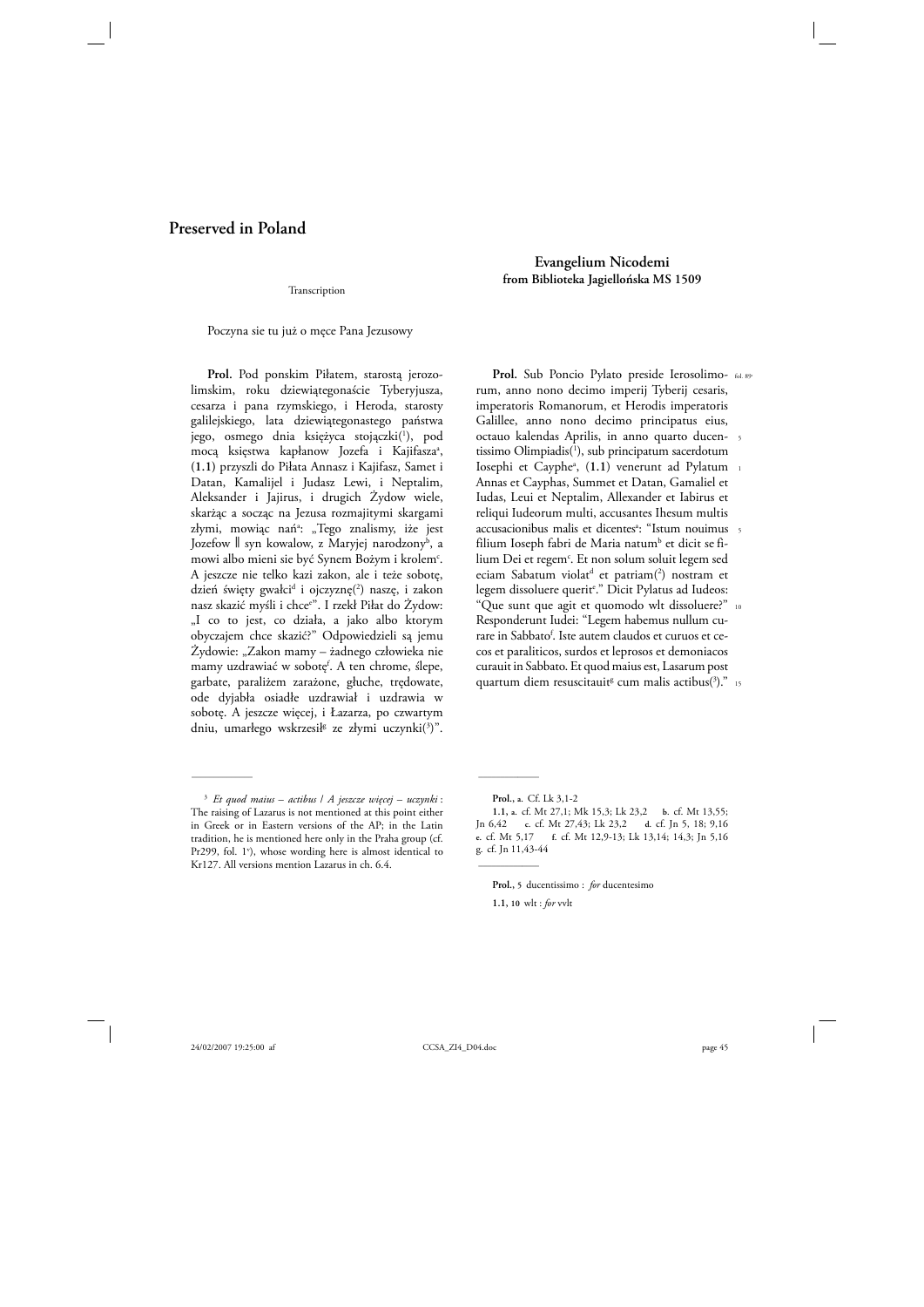- 20 my vczynky. I rzekl ym Pilath. kthorich tho zlych vczynkow, rzekly gemv Zidowie zlofnyk czy gesth. Bo wyem wkxiazecziv dyabelskim wyrzvcza dyabelstwo.
- 1 fol. 261r A thedy rzekl Pylath Zydom, powyecz-5 czie wy mnye, iako ia tho mam vdzialacz, gdy 10 y rzekl gemv, iako v myernyey mozes przy-**1.2** I daliey rzekli ſsa zidowie Pilatowi. Profsimy mylofczi twey przi kazal aby thv ftal przed stolczem twoym [A thedy]  $\parallel$ gefthem staroftha, a myal bych pytacz krola, y rzekli gemv zydowie. My nyemowymy onego bycz krolem, ale on fsam myeny fsie bycz kro= lem. Thedy Pilath weſwa{w}ſſy cvrſsora, posla wiedzi thv Jefufsa narathvff. a wyfsedwffy zaprawde pofsel a vfnawfzy onego rozvmyey pana Jefufsa pokleknawfsy, y chwalyl onego a fsode, albo rambek. kthori noffyl wrąkv
	- 15 ffwoych poflal na zyemye przeden rzekacz 20 czo vdzialal on poſſel, wolaly ſsa ſgnyewem Panye potym ydacz wnycz narathvfs, bowiem Staroftha zowie cziebie, aby raczyl gydz do nyego narathvsz. A zaprawde wydzacz tho zidowie przewrothny nyewyerny
- fol. 261v nyerzekl gemv yſz by prziſsedl ku thobye, Bo do Pylatha rzekacz. Czemvff glofsem wielgim,  $\parallel$ wyem then pofsel, gdy vyrzal onego rofsirzyl apoflal rambek, kthori nofsyl wrenku swoich
	- 25 y chwalyl a wielbyl onego, y rzekl gemv. pa= nye zowie czie starostha.

\_\_\_\_\_\_\_\_\_\_\_\_\_\_ \_\_\_\_\_\_\_\_\_\_\_\_\_\_

And Pilate said to them: "Of which evil works $(1)$ ?" The Jews said to him: "He is an evildoer, for by the prince of devils(<sup>2</sup>) he casts out devils<sup>h(3</sup>)."

**1.2** And the Jews further said to Pilate: "We ask your Grace to command that he stand( $4$ ) before your seat." And then Pilate said to the Jews: "You tell me  $how(5)$  I am to do it, for I am a governor and would have to question a  $\operatorname{king\!^a(^6).}$ And the Jews said to him: "We do not say that he is a king, but he himself calls himself king<sup>b</sup>." Then Pilate summoned a cursor, a messenger( $7$ ), and said to him: "As moderately as you can, bring Jesus here to the town hall." And verily, when the messenger went out and recognized him — that is, Lord Jesus — he knelt and praised him(<sup>8</sup>), and the handkerchief, or the scarf, which he carried in his hands, he spread out before him on the ground, saying: "Lord, walking on this, enter in the town hall because the governor calls you, that you deign to come to him to the town hall(9 )." And verily, seeing what the messenger had done, the perfidious, faithless Jews(<sup>10</sup>) cried out with anger to Pilate, saying: "Why did you not say to him in a great voice $(^{11})$  that he should come to you? For this messenger, when he saw him, extended and spread out the scarf which he carried in his hands, and he praised and adored him, and said to him: 'Lord, the governor calls you.'"

EWANGELIA NIKODEMA *transliteration translation*

**<sup>1.2, 4</sup>** A : *corrected from* D 1 *Quarum malorum actionum?* / *Ktorych to złych unczynkow?* : See Introduction, p. 24. The contextual awkwardness of the genitive case is duly rendered into Polish.

<sup>2</sup> *et principe demoniorum* / *bowiem w książęciu dyjabelskim* : The Polish translation suggests that its immediate source read "in

principe," the standard reading in all Latin traditions, including VPal. Kr127 omits the preposition.<br>
<sup>3</sup> *demonia. Dicit* — *demonia* / *dyjabelstwo* : The Polish translator (or a copyist) omitted Pilate's remark that d

<sup>&</sup>lt;sup>4</sup> *adduci | stał* : Pol. *stał* ("stand") does not translate Lat. *adduci*, which is unique to Kr127. The immediate Latin source of *stał* was probably closer to Pr299, which reads "vt eum iubeatis stare" (fol. 1'). A related form, "adstare," is attested in VPal (fol. 138', "UT EUM IUBEATIS ADATARE"), LatA (cf. Be023, p.206, 'ut eum iubeatis asstare"), and LatC (cf. Ba012, fol. 122v , "ut Ihesum iubeas adstare"). 5 *Quomodo* / *Powiedzcie wy mnie, jako* : The clause introducing the question in the Polish translation, absent from Kr127, has

counterparts in the Greek and Coptic versions of the AP, as well as in LatB (cf. Va382, fol. 35<sup>rb</sup>), Wa391 (fol. 1<sup>v</sup>), the Bohemian redaction, and the Praha group (cf. Pr299, fol. 2<sup>r</sup>).

<sup>). 6</sup> *Quomodo* — *interrogare?* / *jako* — *krola* : This question, present in all Greek and Eastern versions, is typically omitted in LatA but is preserved in LatB, Wa391, the Praha group, and the Bohemian redaction. However, only Wa391 and the Praha group read *interrogare*, translating Gk  $\epsilon$ 5 $\epsilon$ τάσαι. LatB and the Bohemian redaction consistently read "audire."<br><sup>7</sup> *Ananiam cursorem | kursora, posla* : The only other manuscript to mention the same name for the cursor as Kr12

<sup>(</sup>fol.1<sup>v</sup>). The cursor is not named in Greek, Eastern, and most Latin versions (but LatC reads "cursorem suum nomine Promanum," Ba012, fol. 122<sup>v</sup>). The Polish translator omits the name.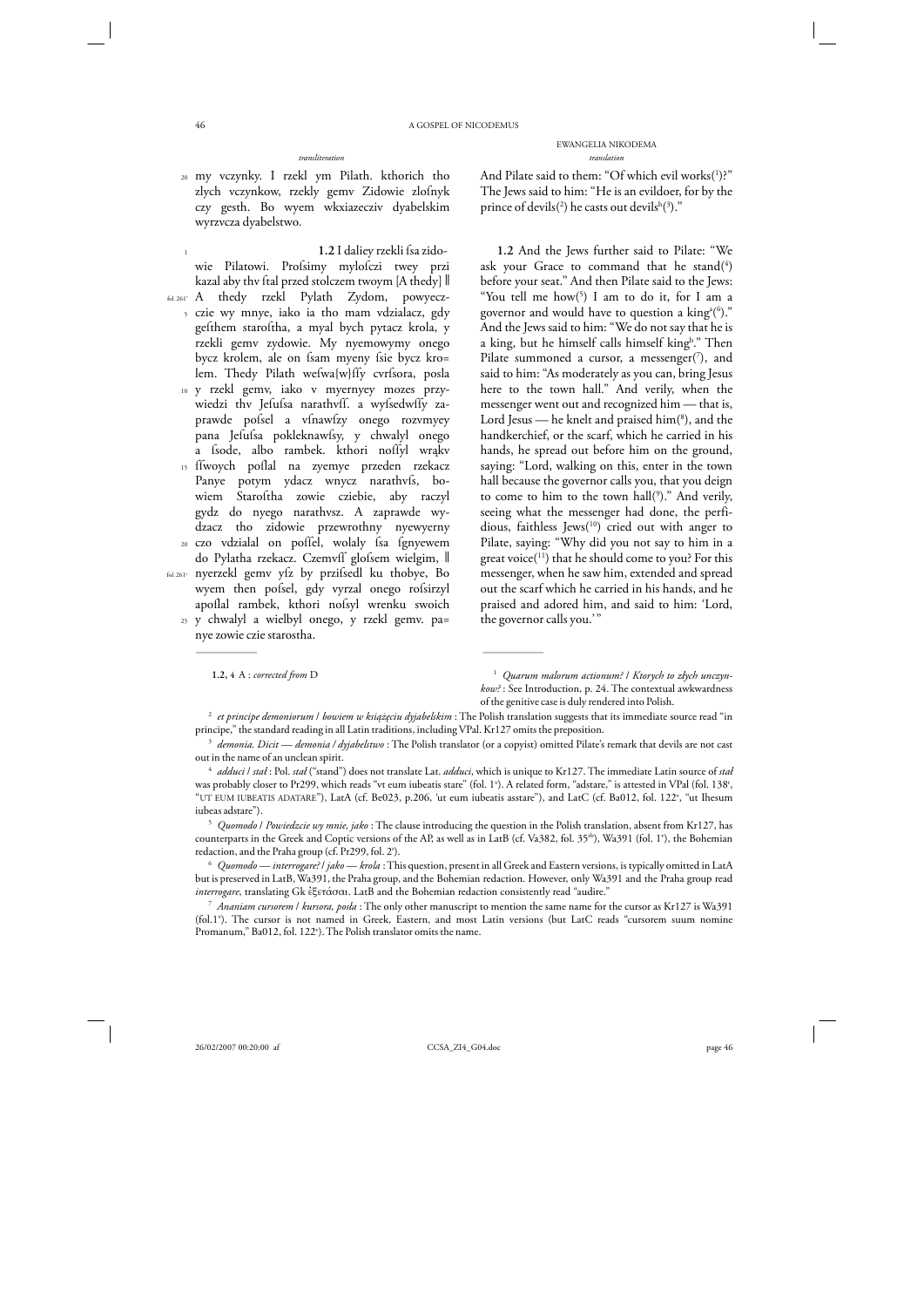#### *transcription*

I rzekł jim Piłat: "Ktorych to złych uczynkow(')?" Rzekli jemu Żydowie: "Złosnik ci jest, bowiem w książęciu dyjabelskim $(^2)$  wyrzuca dyjabelstwo $^{\rm h}({}^3)$ ".

**1.2** I dalej rzekli są Żydowie Piłatowi: "Prosimy Miłości Twej, <aby> przykazał, aby tu stał(4 ) przed stolcem twojim". ‖ A tedy rzekł Piłat Żydom: "Powiedzcie wy mnie, jako $(5)$  ja to mam udziałać, gdy jestem starosta, a miałbych pytać krolaª(<sup>6</sup>)". I rzekli jemu Żydowie: "My nie mowimy onego być krolem, ale on sam mieni sie być krolem<sup>ь</sup>". Tedy Piłat wezwawszy kursora, posła(7 ) i rzekł jemu: "Jako umierniej możesz, przywiedzi tu Jezusa na ratusz". A wyszedwszy zaprawdę poseł, a uznawszy onego, rozumiej Pana Jezusa, poklęknąwszy i chwalił onego(<sup>8</sup>), a sodę albo rąbek, ktory nosił w ręku swojich, posłał na ziemię przedeń, rzekąc: "Panie, po tym jidąc, wnidź na ratusz, bowiem starosta zowie ciebie, aby raczył jić do niego na ratusz(9 )". A zaprawdę widząc to Żydowie przewrotni, niewierni<sup>(10</sup>), co udziałał on poseł, wołali są z gniewem do Piłata, rzekąc: "Czemuś głosem wielgim<sup>(11</sup>) || nie rzekł jemu, iżby przyszedł ku tobie? Bowiem ten poseł, gdy ujrzał onego, rozszyrzył a posłał rąbek, ktory nosił w ręku swojich i chwalił a wielbił onego i rzekł jemu: "Panie, zowie cie starosta".

\_\_\_\_\_\_\_\_\_\_\_\_\_\_ \_\_\_\_\_\_\_\_\_\_\_\_\_\_

EVANGELIVM NICODEMI

Dicit eis Pylatus: "Quarum malorum actionum(1 )?" Dicunt Iudei: "Maleficus est et principe demoniorum(2 ) eicit demoniah ." Dicit Pylatus: "Istud non in spiritu inmundo eicere demonia $(3)$ ."

**1.2** Dicunt Iudei: "Rogamus magnitudinem 1 tuam ut iubeas eum ad tuum [[tribuli]] tribunal adduci(4 )." Tunc dixit Pylatus Iudeis: "Quomodo(5 ) possum ego, cum sum preses, regem<sup>a</sup> interrogare(6 )?" Dicunt ei: "Nos non dicimus ipsum 5 regem esse sed ipse regem se dicit<sup>b</sup>." Tunc vocans Pylatus Ananiam cursorem(7 ) et dixit ei: "Cum moderancia adduc Ihesum in pretorium." ‖ Exiens vero cursor et agnoscens eum adorauit(8). fol. 89<sup>v</sup> Et fascialem quod ferebat in manu sua expandit 10 in terram dicens: "Domine super hoc ambulans ingredire  $\llbracket q \rrbracket$  quoniam preses te vocat ut digneris ingredere ad eum in pretorium(9 )." Videntes autem Iudei(10) quod fecisset cursor, clamauerunt cum furore ad Pylatum dicen<te>s: "Quare sub voce 15 preconiaria(11) non fecisti eum venire ad te sed per cursorem? Iste cursor cum vidisset eum, expandit fascialem quod tenebat in manu sua et adorauit eum et dixit ei: 'Domine, vocat te preses.'"

**1.1, h.** Mk 3,22; Lk 11,15 ; cf. Mt 9,34; 12,24 **1.2, a.** cf. Jn 19,15 **b.** cf. Jn 19,21

**1.1, 16** malorum : *for* malarum

 $\overline{\phantom{a}}$ 

<sup>8</sup> *adorauit* / *poklęknąwszy i chwalił onego* : The Polish word *poklęknąwszy* (lit. "having knelt") has no counterpart in Kr127. While the reference to the cursor prostrating before and/or worshipping Jesus is present in most Greek, Eastern and Latin versions, kneeling is explicitly mentioned only in one Syriac version and in the Bohemian redaction (cf. Gd087, fol. 94<sup>v</sup>, "Cursor uiso Ihesu, terror magnus invasit eum et ponitis in terra genibus adorauit eum").

<sup>9</sup> *ut digneris* — *in pretorium* / *aby raczył* — *na ratusz* : This clause is not attested in Greek, Eastern, or mainstream Latin traditions. Only Wa391 reads in a similar vein, "vt venias ad eum in pretorium" (fol. 1<sup>v</sup>).

**<sup>1.2, 8</sup>** adduc : *letter* -d- *corrected by scribe to* -h-**10** fascialem : *see TLL 6/1, col. 43, s.v.* faciale **12** ingredire : *for* ingredere **13** ingredere : *for inf. in* -ere*, see TLL 7/1, col. 1567, s.v.* ingredior **15-16** voce preconiaria : *see TLL 10/2, col. 503, s.v.* praecon(i)arius

<sup>10</sup> *Iudei* / *Żydowie przewrotni, niewierni* : The epithets *przewrotni, niewierni* ("perfidious, faithless") must have been added by the Polish translator as they are not attested in any other version of the apocryphon. Their effect is to heighten the anti-Jewish tenor of the text; see also ch. 1.4, 1.5, 4.4, 15.1 for similar additions. Cf. Introduction, p. 38.

<sup>&</sup>lt;sup>11</sup> sub voce preconiaria / głosem wielgim : The Latin form *preconiaria* is attested, besides Kr127, only in Wa391 (fol. 1'); most Latin manuscripts use "preconis" instead. The Polish translator's exemplar may have read "uoce magna," but no Latin manuscript with this reading has yet come to light.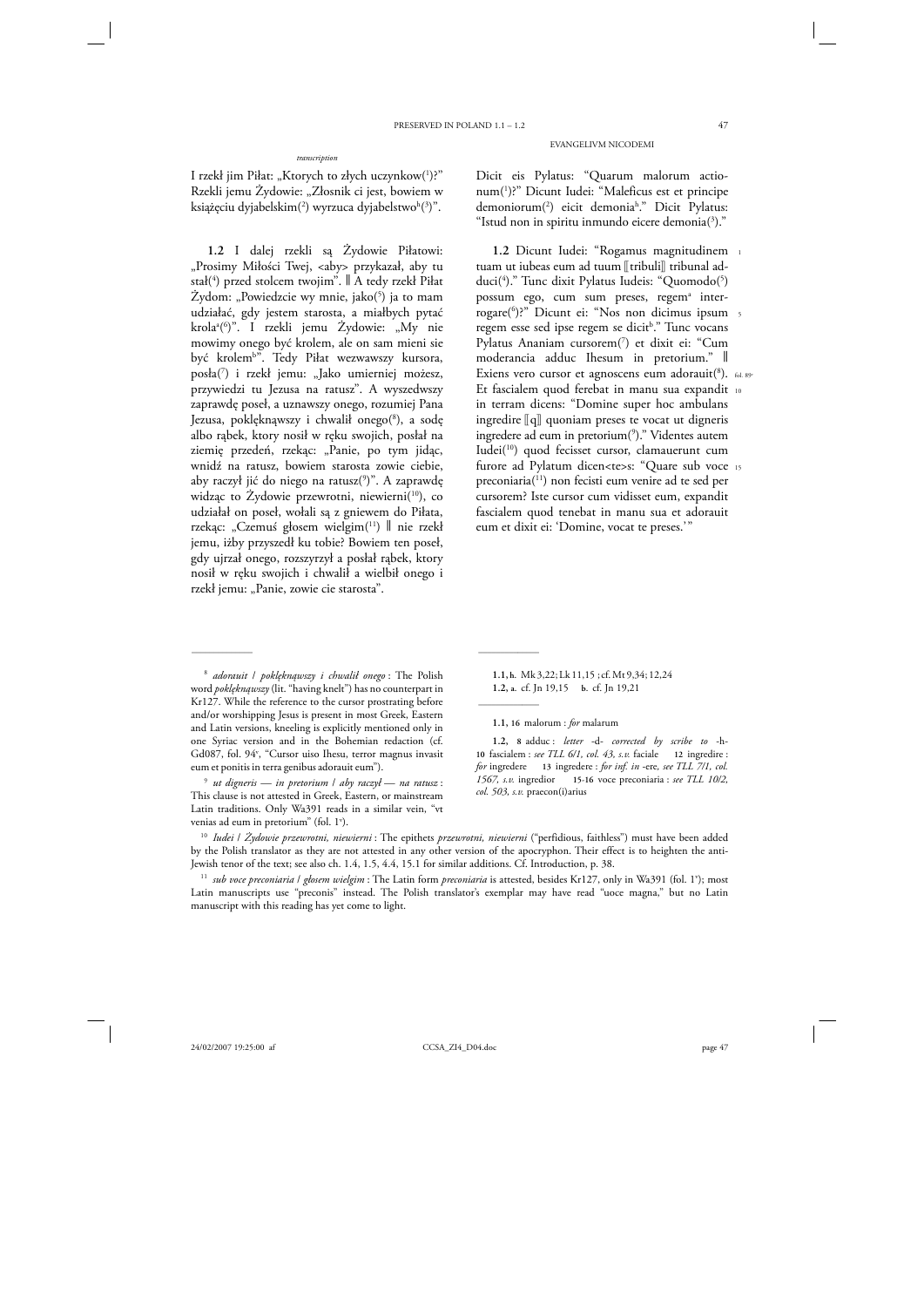### EWANGELIA NIKODEMA *transliteration translation*

**1.3** I rzekl pylath poslo

5 na oſlyczy, a dziathki zydowſkie wolaly, roſgi wy. Czemvs tho vdzialal, rzekl pofsel pylato= wy. kyedys mye do Jeruſalem do Allexandra flal. Thedy wydzialem Jefufsa, a on fsiedzial lathorofly dzierzancz wrenkv, A drvdzi slaly chvfty ffwoye nadrodze mowiacz, chwala na wyfsokofczy blogoslawyony, kthori przifsedl wy mye boze krol zydowfky,

1 5 tho prziſlo, bo {ty} yeſthes grek, a yakos thy fol. 262r gednego nyekthorego, y rzeklem y czo tho 10 dowskv, a on my powyedzial y navczil. Jrzekl 15 gym Pylath. Gdys wy fsamy dofzwyathczaczie 20 curſor wyſsedl przed rathus, y vdzialal, thako **1.4** a ſlyſsacz tho nyewyerny zydowye do onego posla swielkym gnyewem, rzekly, dziathky zydowſkie pozidows kv fsa wolaly, albo wolaia. A thobie skath mogl rozvmyecz yązik zidowſki. odpowiedzial gest on Curfor pofsel rzekacz. Pytalem zida || gefth, czo wolaia thy dzieczy zydowfkie pozi Pylath zydom, yako wolaly pozidowíky, rze= kly fsa gemv zydowie Ofanna, chwala. Irzekl ym pylath, yako fsie tho wyklada ofanna, rzekly gemv. Bandz przetho pofzdrowion, y rzekl glofsow, kthorimy dzieczi wolaly, a czym ze then sgrzefsyl pofsel, a wthym ony zamylczely, y rzekl pylath curſorowy, wynycz lepak, a yako mozes prziwyedzi thv Jefufsa, a thedy iako y pyrwey, a barzo fwielka pokora proffyl gefth Jefufsa rzekacz. panye raczy wnydz. boczie lepak starffy zowie,

5 wnycz narathvs, a thako wielbyly a chwalili onego ‖ fol. 262v Wydzacz Zaprawdą Zydowie thy dzywy nye= 1.5 a thako pan Jefus fsedl narathvff, a gdys myal wnydz, thedy ony kthorzy dzierzaly choragwie fklonylyfsie, y nachilylyfsie choragwy fsamy fzyebye. gdy Jefus myly myal

ſczeſny. yzeſsie choragwi sklonyly, y iako Jeſu-

\_\_\_\_\_\_\_\_\_\_\_\_\_\_ \_\_\_\_\_\_\_\_\_\_\_\_\_\_

**1.3** And Pilate said to the messenger: "Why did you do this?" The messenger said to Pilate: "When you sent me to Jerusalem, to Alexander, then I saw Jesus, and he sat upon an ass's coltª, and the Jewish children cried out holding yearling twigs in their hands. And others spread out their kerchiefs on the road, saying: 'Glory in the highest. Blessed (is he) who came in the name of God, the King of Israel<sup>b</sup>!'"

**1.4** And hearing this, the faithless Jews said to that messenger in great anger: "The Jewish children cried or cry in Jewish; and whence has it come to you, since you are a Greek, and how could you understand the Jewish tongue(1 )?" The cursor, the messenger, answered, saying: "I asked a certain Jew and said: 'And what is it that these Jewish children are crying in Jewish?' And he told and instructed me." And Pilate said to the Jews: "What were they crying in Jewish?" The Jews said to him: "Hosanna, glory!" And Pilate said to them: "How does 'Hosanna' translate?" They said to him: "Hail therefore!" And Pilate said to them: "Since you yourselves bear witness to the voices with which the children cried, how then has this cursor sinned?" But to this, they said nothingª. And Pilate said to the cursor: "Go out again and, whichever way you can, bring Jesus here!" And so the cursor went out of the town hall and did as before, and he asked Jesus with very great humility, saying: "Lord, deign to enter, for the seigneur calls you."

**1.5** And thus Lord Jesus was going to the town hall, and when he was about to enter, then those who were holding the standards $(^{2})$ , the standards bowed and bent down of their own accord when dear Jesus was about to enter the town hall and thus worshiped and praised him. Verily, when the wretched Jews saw these wonders( $\delta$ ), that the standards bowed( $\delta$ )

1

1

<sup>1.4, 20</sup> curfor : *the second* -r corrected by scribe from some *other letter*

<sup>1</sup> *Vnde cum* — *hebraicam?* / *a tobie skąd* — *żydowski?* : There are numerous variations on this question in the Latin tradition. Once again, the wording in Kr127 is very close to

Wa391 (fol. 1<sup>v</sup>, "Vnde tu cum sis Grecus intellexisti hebraice"). The source of the Polish translation may have read "tibi" (trans. as *tobie*) before *cum*, as in the Praha group (cf. Pr299, fol. 2<sup>r</sup>, "vnde est tibi cum sis Grecus...").

<sup>&</sup>lt;sup>2</sup> Signiferi—*signa | A tako—chorągwie* : The anacoluthic Latin clause represents crude rendition of the Greek genitive absolute (τῶν σιγνοφόρων κατεχόντων τὰ σίγνα). The Polish text adds a narrative transition (*A tako Pan Jezus szedł na ratusz*), and then translates the Latin source so literally. The comma after "ſklonylyſsie" in the transliteration might suggest that the Polish scribe associated this verb with the standard bearers; however, the following sentence and the rest of this chapter make it clear that it was the standards that bowed.